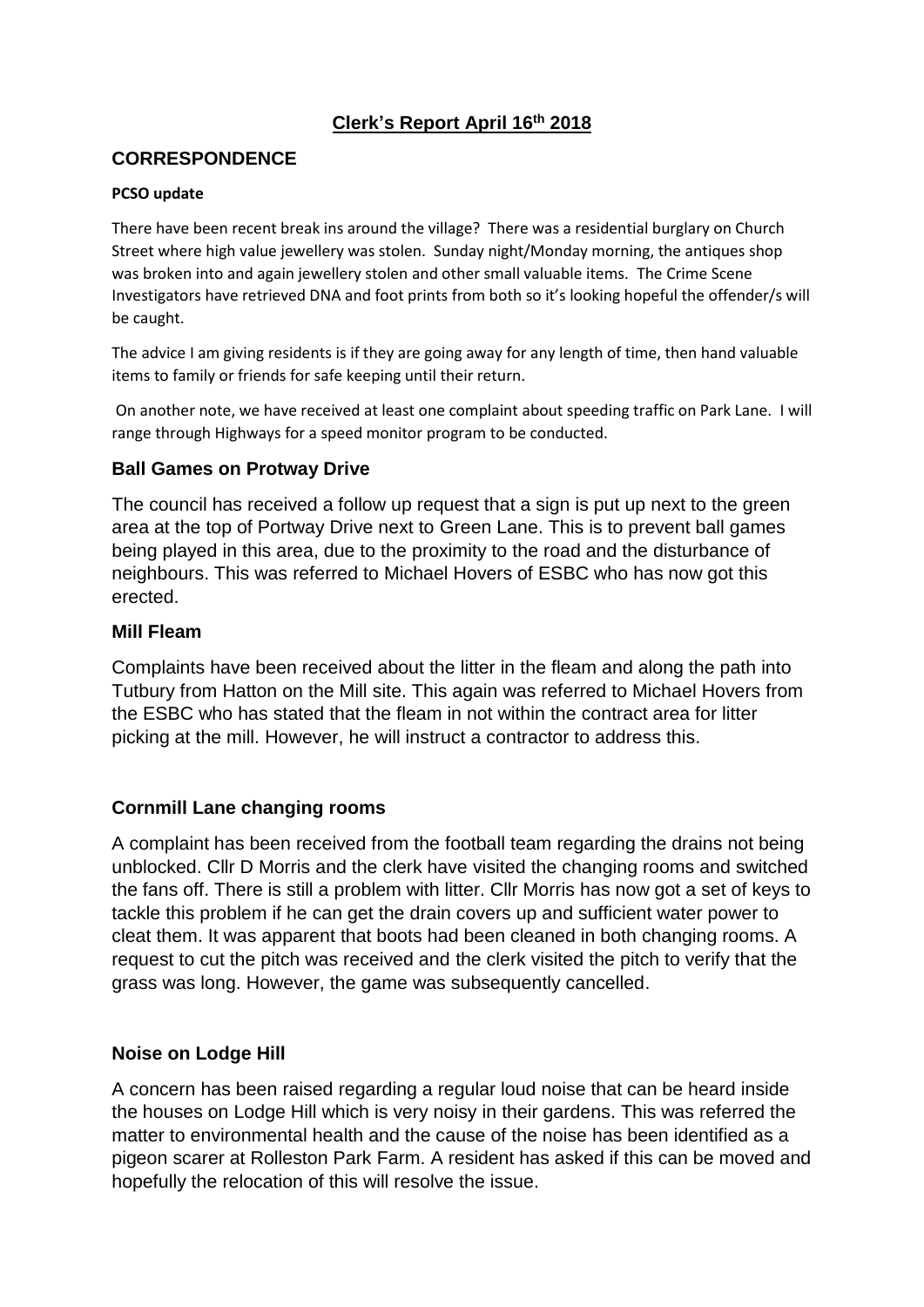# Conservation of the Priory Alabaster Arch (CoPAA)

CoPAA project status report emailed received up to the end of March 2018.

The Condition Survey Report has been received from Hirst, the offer of a grant from ChurchCare, requests for quotes have been issued and some funding changes.

Funding may become a serious project issue in 2018 – see the Funding section for details

#### **Tutbury Market disable access concern.**

A visitor to Tutbury Market has requested that the council can raise his concern regarding the lack of disabled access to the market. Stallholders did not leave enough room for wheelchair users to access the market and get around to enjoy it. Photos have been sent to highlight the issue. The email has been forwarded to the Tutbury Markey committee. The clerk will await a response.

#### **Safer Roads grant application sent.**

## **Community Building update**

No further u[date has been received from the Legal representative of East Staffs Borough Council. Tutbury Parish council should consider the next steps on how to move this forward.

## **Tree stump removal at the closed churchyard**

Quote 1 £300 plus Vat Quote 2 **£260.00 (no VAT)** Awaiting email Quote 3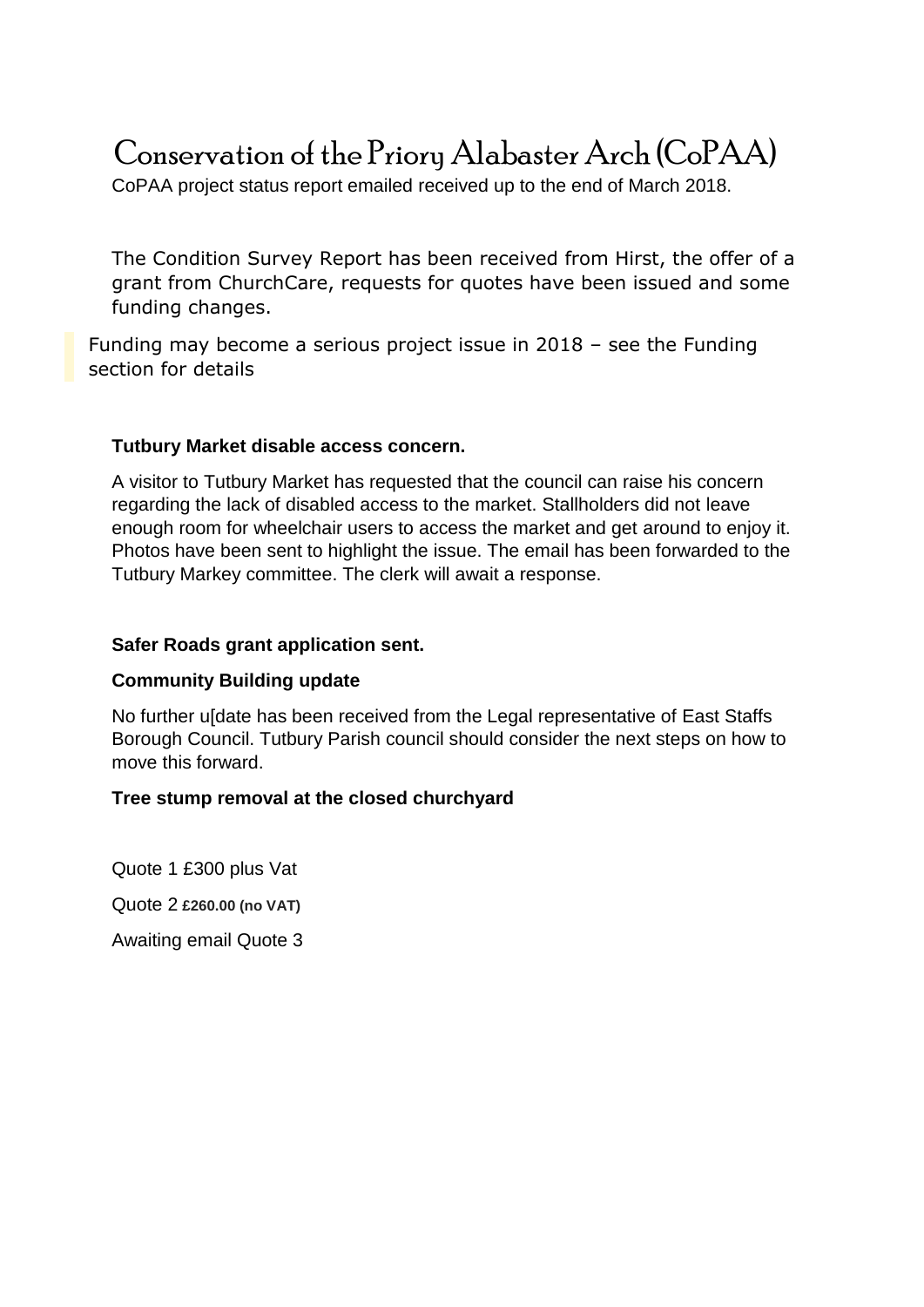# **DATA PROTECTION OFFICER**

The training seminar was interesting and confirmed that the council requires a data processor which would be the clerk and a DP officer who cannot be the clerk or a councillor as there would be a conflict of interest. Councillors can be a DPO for a neighbouring council or there is an option to use the County Council as set out in the previous meeting.

## **Information from the Information Commissioner Office at a glance**

- The GDPR introduces a duty for you to appoint a data protection officer (DPO) if you are a public authority, or if you carry out certain types of processing activities.
- DPOs assist you to monitor internal compliance, inform and advise on your data protection obligations, provide advice regarding Data Protection Impact Assessments (DPIAs) and act as a contact point for data subjects and the supervisory authority.
- The DPO must be independent, an expert in data protection, adequately resourced, and report to the highest management level.
- A DPO can be an existing employee or externally appointed.
- In some cases several organisations can appoint a single DPO between them.
- DPOs can help you demonstrate compliance and are part of the enhanced focus on accountability.

# **SPCA UPDATE**

# **Data Protection Officer Service**

It is encouraging to report that no fewer than fifty-six SPCA member councils have thus far declared an interest in taking advantage of the offer made by Staffordshire County Council to provide a Data Protection Officer service.

The offer remains open and we anticipate that more councils will wish to sign up in due course. We will very shortly be in a position to complete the process and the County Council will issue draft contracts to those councils which have suggested that they will use the service.

In the meantime, NALC has been active in representing the sector's interests during the second reading of the Data Protection Bill in Parliament and is continuing to call for greater clarity about the DPO requirement, proportionality and the possibility of financial support from central Government to help parish and town councils meet their obligations.

Amongst a number of ideas and options for the Government to consider to mitigate the impact and cost on councils and taxpayers, NALC has proposed the following:

> exempt all parish councils from the DPO requirement for a time limited period to allow us all to work together to provide the necessary support and help them work towards compliance;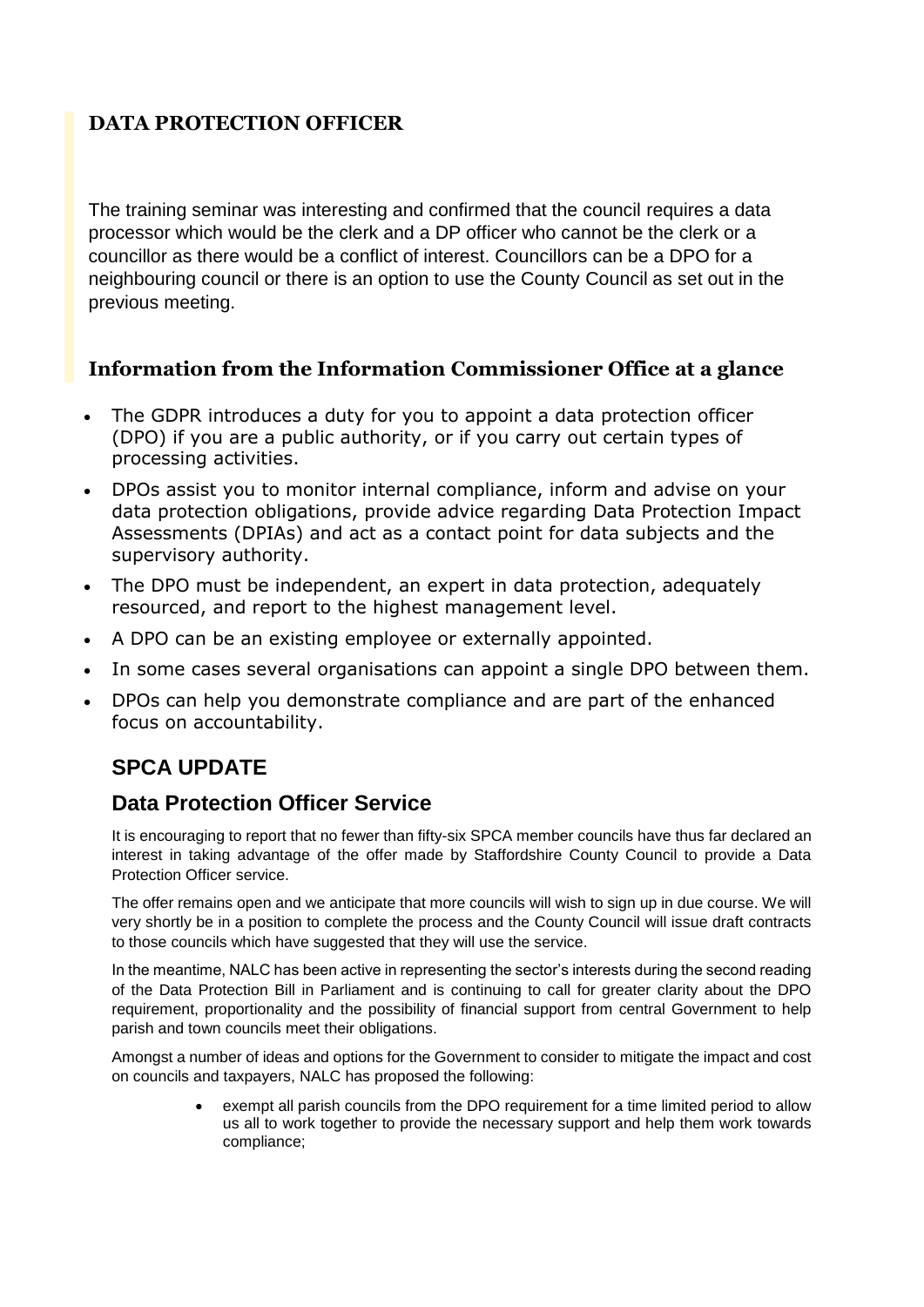- exempt just the smallest parish councils from the DPO requirement for a time limited period, and build upon the approach MHCLG have taken to the new audit regime;
- provide funding support to meet the new cost burden;

## **GDPR Telephone Advice Helpline**

In the meantime, a reminder that there is now a dedicated telephone advice helpline set up by the Information Commissioner's Office (ICO) which offers help to small organisations preparing for the new data protection law, including the General Data Protection Regulation, due to be implemented on 25th May. The phone service is available to people running small businesses or charities and NALC has been successful in having the facility extended to parish and town councils.

To access the service **dial 0303 123 1113 and select option 4** to be diverted to staff who can offer support specific to local councils. As well as advice on preparing for the General Data Protection Regulation, callers can also ask questions about current data protection rules and other legislation regulated by the ICO including electronic marketing and Freedom of Information.

The role of the DPO

#### **Staffordshire County Council options**

- A series of changes will be flagged in the document. Parishes must complete the document and return to the DPO.
- The responses will be assessed
- Recommendations will be provided in response to GAP analysis to ensure compliance with the GDPR.
- This does not include specific advice just high-level recommendations

**(Cost: £140)**

## **Data Protection Officer Service**

#### **Tier 1 £150 per annum: Tier 2 £250 per annum: Tier 3 £450 per annum**

**NB Charges will be subject to VAT**

## **Data Protection Officer Service Staffordshire County Council.**

Sign up will be available throughout the year for an annual package however; it is advisable to sign up in May 2018 when the GDPR comes in to force. Three tiers of service are available with the lower tier being more an insurance service (just in case of issues) and the higher tier being a fully comprehensive questions and training package ideal for larger parishes and those wishing to ensure full compliance with the legislation and implement the recommendations made in the GAP analysis.

#### **Provision of DPO services tier 1 including**

- Sign off of data protection impact assessments;
- Sign off records of processing
- Support in liaison with the ICO
- Total 2 hours

#### **£150**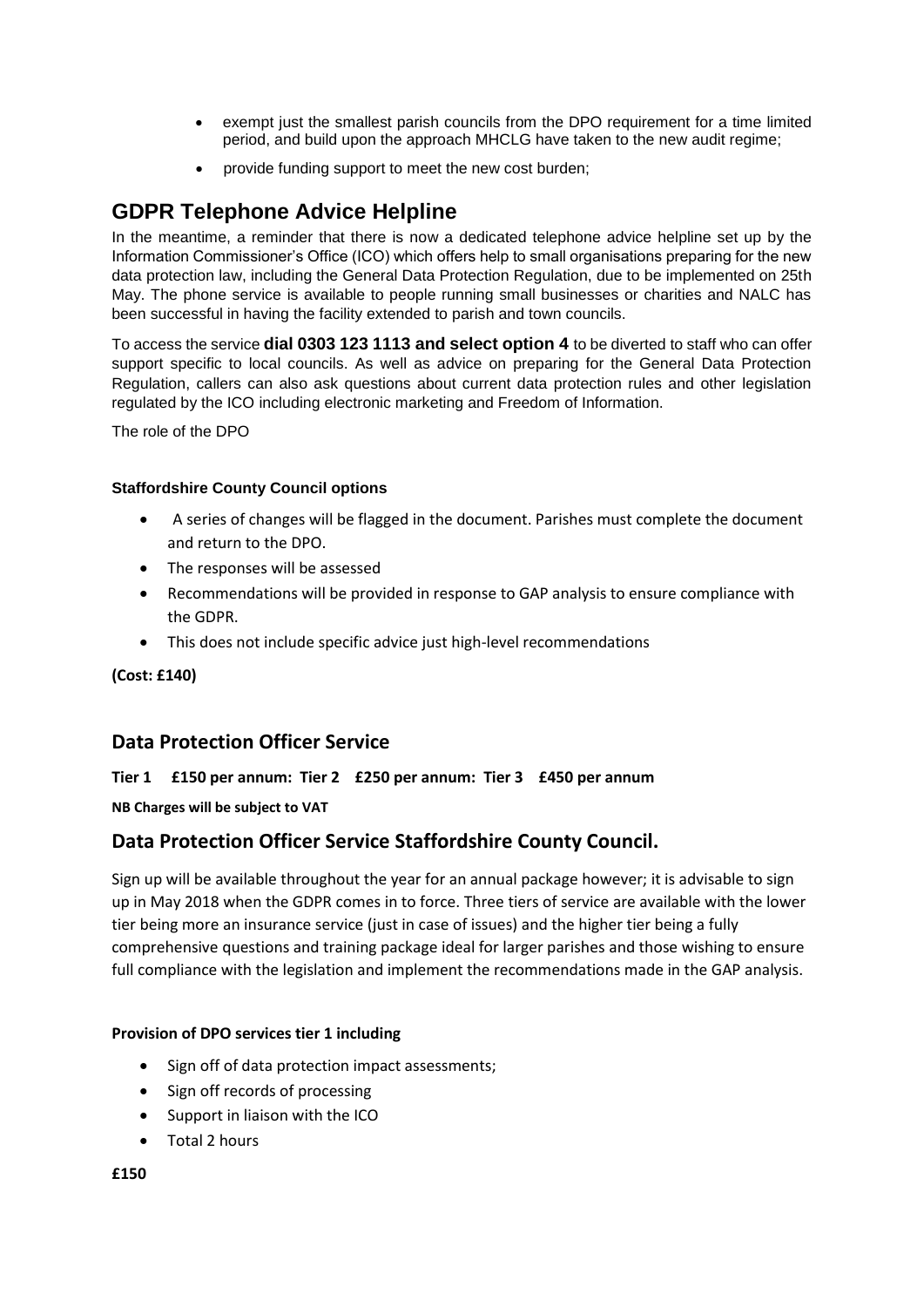#### **Provision of DPO services tier 2 including**

- Informing/advising on obligations to comply with GDPR via email updates
- Sign off of data protection impact assessments;
- Sign off records of processing
- Support in liaison with the ICO
- Total 4 hours to include general ad hoc GDPR support and advice.

#### **£250**

#### **Provision of DPO services tier 3 including**

- Informing/advising on obligations to comply with GDPR via email updates
- Sign off of data protection impact assessments;
- Sign off records of processing
- Support in liaison with the ICO
- Total 6 hours to include general ad hoc GDPR support and advice.
- Annual refresher training once a year arranged by Staffordshire Parish Council Association in **Stafford**

**£450**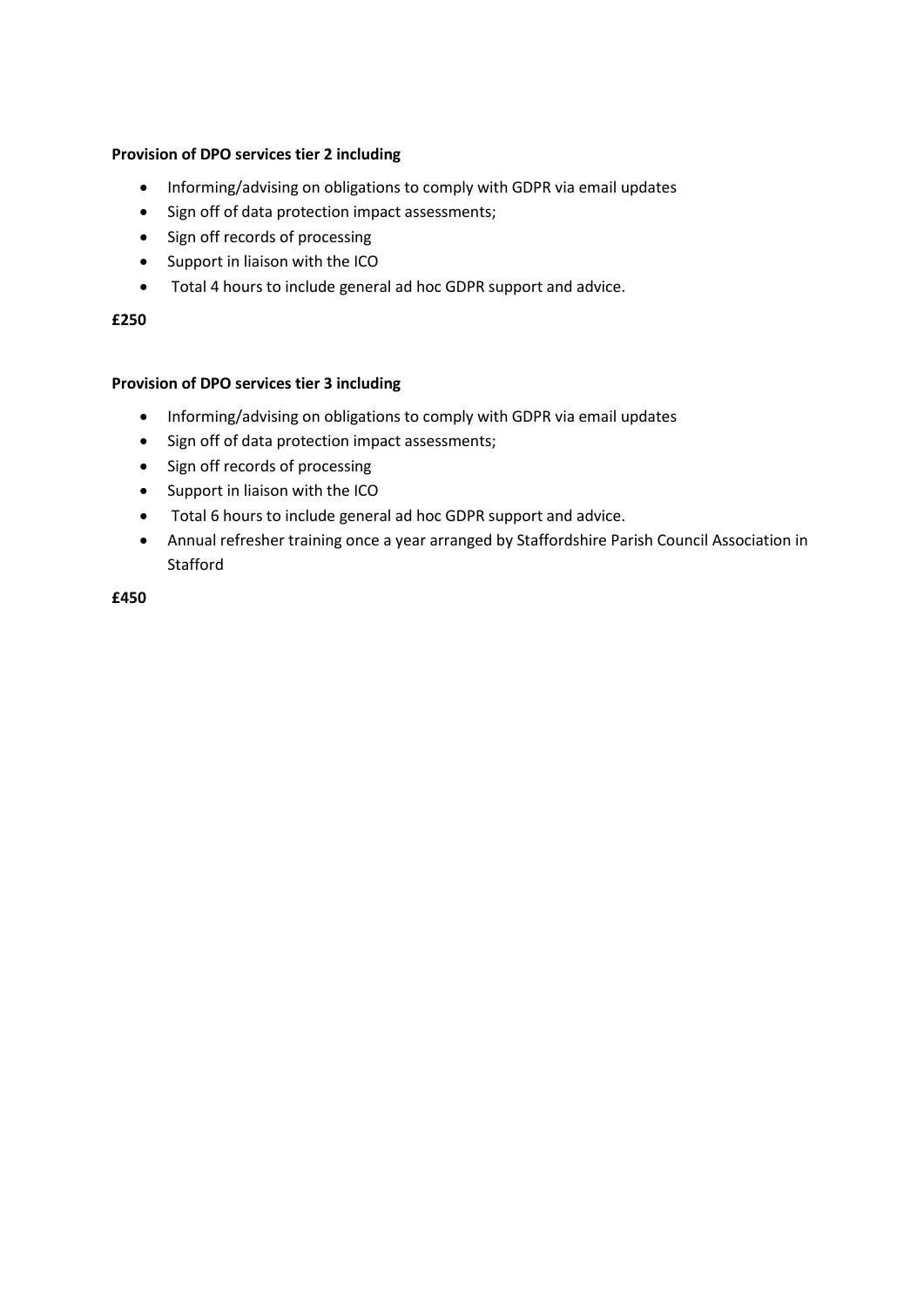#### **External Audit**.

The clerk has attended the external auditor briefing regarding the new form and organisation Mazaars. The forms can be submitted electronically this year. The internal auditor has visited and will now access the new website to carry out the checks he needs for the internal audit report, before visiting again 17th April to complete the internal audit section of the annual return in the May meeting and then the annual return will be sent off and published on our website, before the public rights to view the accounts commences in June.

The clerk and Cllr T Spencer Smith has been trained to update the website to be able to comply with the publishing of these documents.

| Year ending 31/3/16 |                                  | Year<br>ending<br>31/3/17 |
|---------------------|----------------------------------|---------------------------|
|                     | <b>INCOME</b>                    |                           |
| 38094.56            | Precept                          | 38350.02                  |
| 2810.00             | <b>ESBC</b> income grant         | 2416.00                   |
| 30.00               | <b>Sundries</b>                  |                           |
| 400.00              | Parks & open spaces              |                           |
| 0.00                | Loan/Capital receipts            |                           |
| 10.82               | Interest on investments          | 10.84                     |
|                     | Other grants/donations           | 520.00                    |
| 2066.23             | Vat & other refunds              | 1793.13                   |
| 43411.61            | <b>TOTAL INCOME</b>              | 43089.99                  |
|                     | <b>EXPENDITURE</b>               |                           |
| 19921.20            | General administration           | 22113.41                  |
| 2366.85             | Section 137 payments             | 3178.13                   |
| 0.00                | Capital schemes                  | 140.00                    |
| 6142.58             | Highways, f'paths & bus shelters | 1392.22                   |
| 7730.09             | Parks & open spaces              | 9201.33                   |
| 0.00                | Provision for doubtful debts     |                           |
| 2002.50             | <b>Other Grants</b>              |                           |
| 2098.63             | Vat on payments                  | 2019.92                   |
| 40261.85            | <b>TOTAL EXPENDITURE</b>         | 38045.00                  |
|                     | <b>FUND BALANCE</b>              |                           |
| 29974.36            | Balance at 1st April             | 33124.12                  |
|                     | Bank error & uncashed cheque     |                           |
| 43411.61            | <b>Add Total Income</b>          | 43089.99                  |
| 73385.97            | <b>Total Income</b>              | 76214.11                  |
| 40261.85            | <b>Deduct Total Expenditure</b>  | 38045                     |
| 33124.12            | <b>Balance at 31 March</b>       | 38169.11                  |

The end of year accounts summary will be published in the Annual Parish.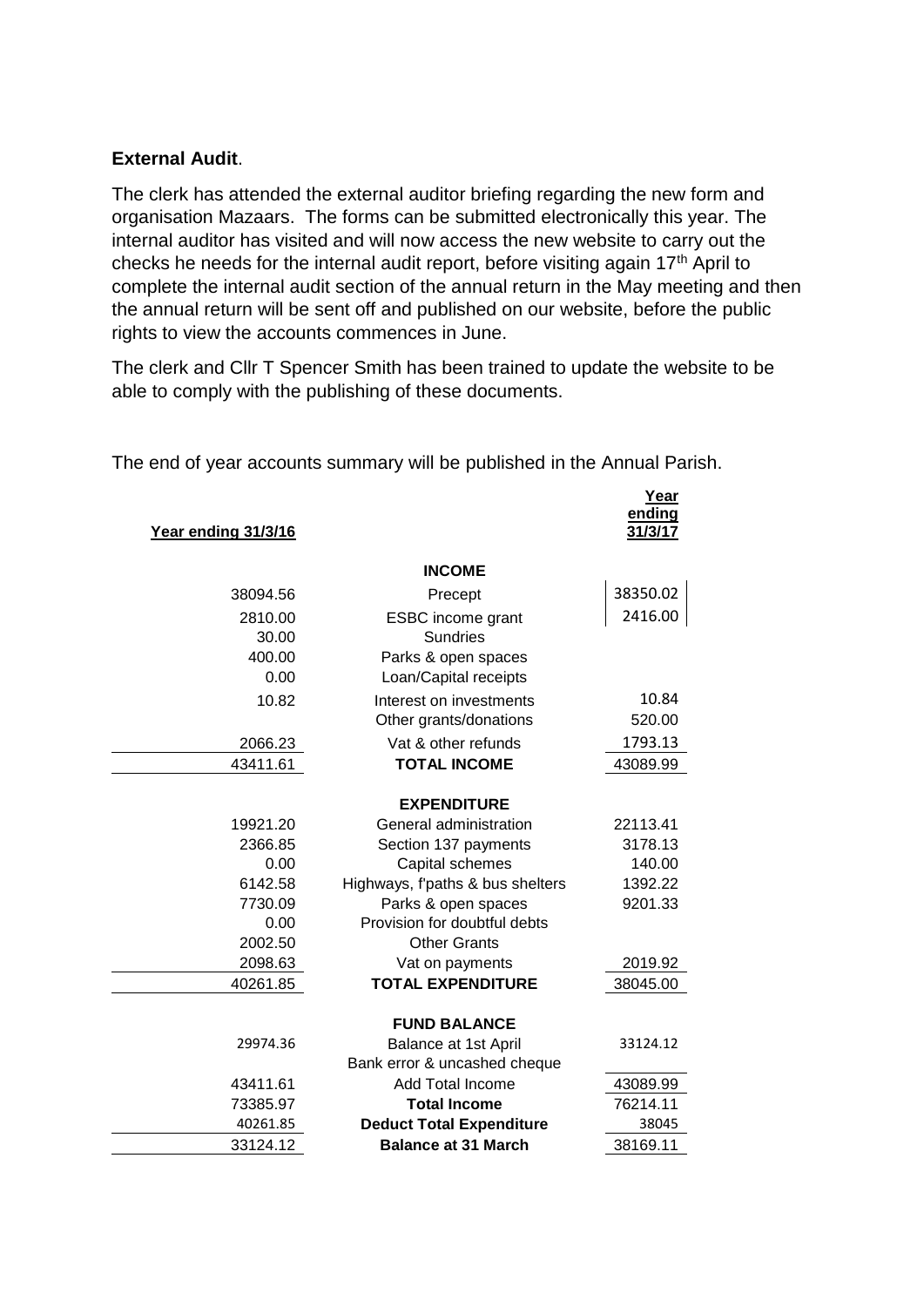#### **Earmarked Reserve for 2017/2018**

Election costs £5000 New Burial Ground £4000 included in the Balance as at 31st March

#### **Earmarked Reserve for 2018/2019**

| Total                | 24000 |
|----------------------|-------|
| Contingency          | 3000  |
| Community B          | 5000  |
| <b>Burial</b>        | 10000 |
| Election             | 5000  |
| building (TOSCA)     | 1000  |
| Old School community |       |

#### **Asset register Total**

180453.78

The annual return will be signed in the may meeting.

Accounts payable still to be confirmed

| <b>DETAILS</b>               |                                    | <b>SUB</b> | <b>VAT</b> | <b>TOTAL</b> |
|------------------------------|------------------------------------|------------|------------|--------------|
| Karen Duffill                | <b>Clerks Salary</b>               |            |            |              |
| Karen Duffill                | <b>Clerks Expenses</b>             |            |            |              |
| Karen Duffill                | Printing BKV material              | 3.00       |            |              |
| T Heath                      | Moving cornmill Lane pitch         | 50         | 10         | 60.00        |
| <b>Reflex Printing</b>       | Best Kept Village posters          | 16.00      |            | 16.00        |
| <b>SLCC</b>                  | <b>Annual Subscription</b>         | 147        |            | 147.00       |
| <b>Staffordshire Pension</b> |                                    |            |            |              |
| <b>HMRC</b>                  |                                    |            |            |              |
|                              | Legionella control Monthycheck inv |            |            |              |
| <b>Sterilizing services</b>  | 37443                              | 36.00      | 7.20       | 43.20        |
| Aucuba Landscapes            | Churchyard contract inv 3957       | 198.87     | 39.77      | 238.64       |
|                              |                                    |            |            |              |
|                              |                                    |            |            |              |

## **BEST KEPT VILLAGE UPDATE**

Judges' comments have been distributed by Cllr F Crossley to all community groups.

The clerk has written to the school to request involvement of the children to create posters.

Meeting Apr 10th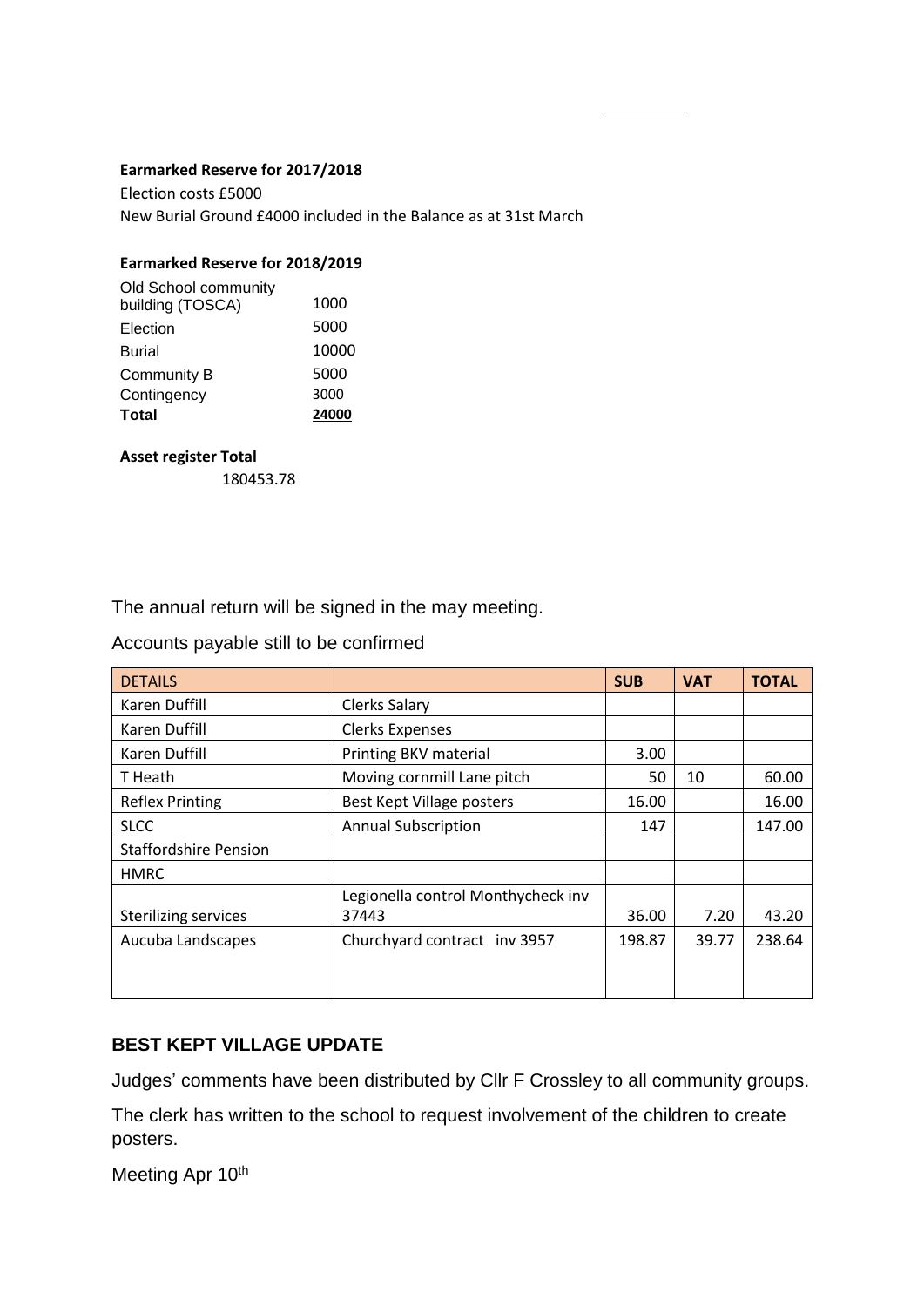Attendance Cllrs G Raybould and Cllr F Crossley only.

Apologies received from representative from;

Civic society

WI

Village Hall

However, responses of involvement have been committed by the above groups. ESBC have stated that the fleam will be tidied up however, this has not yet been done.

Additional posters have been copied Cllr Raybould will ask shop and pub owners to display them.

Letter response received from the catholic church outlining their limited resource to tackle their area. Cllr F Crossley has complied a response.

#### **PLANNING APPLICATIONS P/2018/00363**

**Proposal:** Crown reduction by 2.5 metres in height and 1 metre to both sides of 2 Sycamores trees

**Location:** 34C High Street, Tutbury, Staffordshire, DE13 9LS

## **P/2018/00274**

Erection of an extension to front canopy, single storey rear extension,

conversion of existing garage to form lounge, conversion of loft space

above existing garage to form home office and conversion of existing

lounge to form garage and utility area

39 Ironwalls Lane Tutbury DE13 9NH

## **DECISIONS**

Erection of a single storey front extension and single storey side extension

45 Green Lane, Tutbury, Staffordshire, DE13 9NN

## **PERMITTED**

Erection of a two-storey side and single storey rear extension 33 Wakefield Avenue, Tutbury, DE13 9JU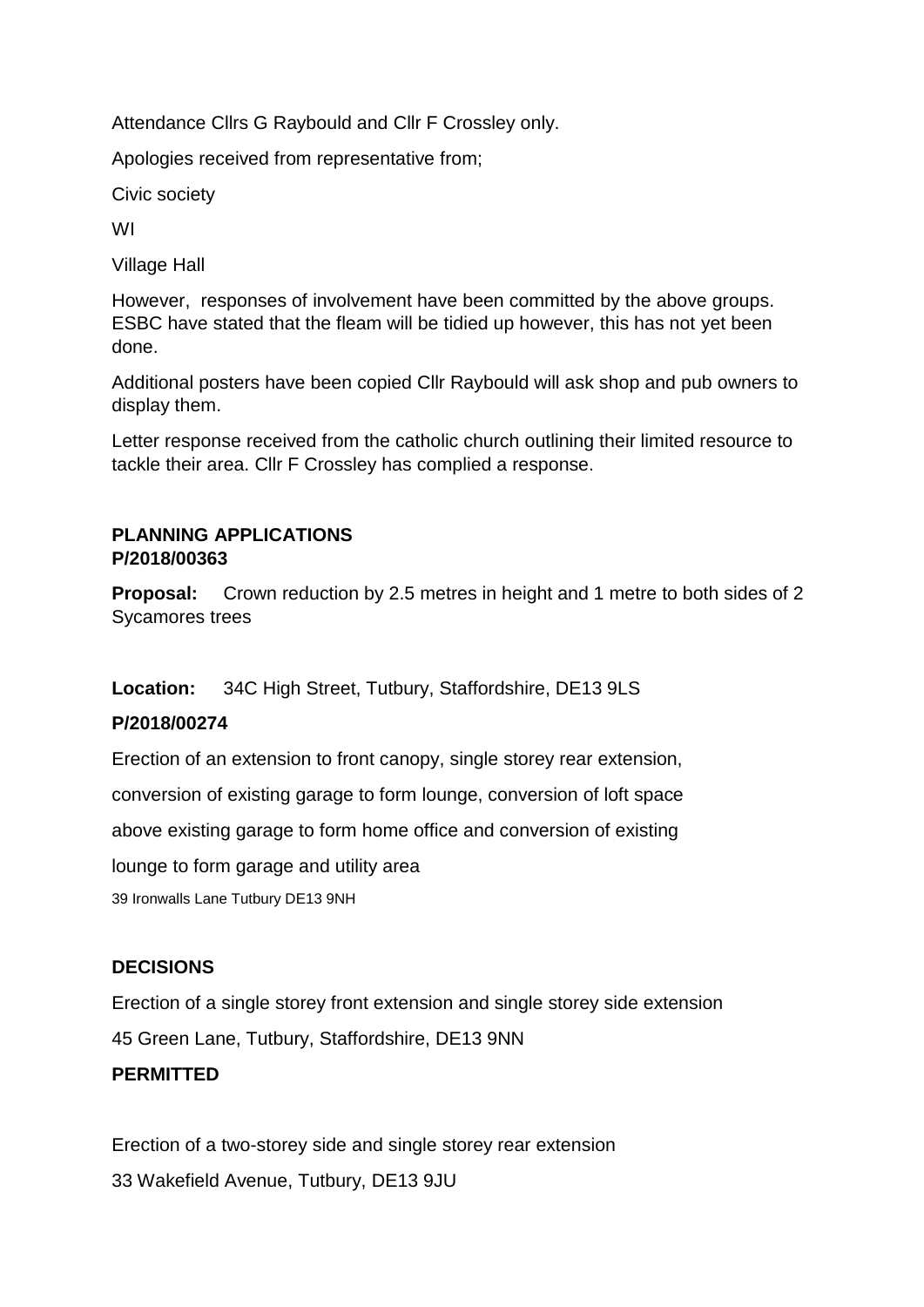#### **PERMITTED**

Erection of a two storey rear extension and extension 90 Ferrers Avenue, Tutbury, Staffordshire, DE13 9JJ

#### **PERMITTED**

#### **Annual Parish**

Proposed agenda

- 1 Apologies
- 2 Minutes of the meeting held on May 2017
- 3 The Annual Report of the Parish Council
- 4 Statement of the Parish Council accounts for the year ending 31/3/1 (un-audited)
- 5 Statement of the Parish Charities accounts for the year ending 31/10/15
- 6 Report of the County Councillor for the Parish
- 7 Report of the Borough Councillors for the Parish Report of a school representative of Richard Wakefield?
- 8 A talk by Staffordshire Police
- 9 Parish Quiz and refreshments

Posters and newsletter outstanding

Quiz in progress by Cllr Smedley and Cllr Guest.

Refreshments how many what should be prpvided?

#### **WWI celebration trees quote**

Planting of two sentry style trees that (without guarantee) should be in autumn colour at that time of year. The trees that spring to mind are Liquidamber 'slender silhouette' which offer gorgeous amber-red colours in autumn and indeed fit the sentry profile. I would suggest that you have a look via a search engine. You should be aware that the RHS suggests that they are destined to become 18m high trees. This may or may not work on the triangle and if it is a problem then you may wish to consider planting them in containers.

Amberol manufacture a plastic barrel effect self-watering planter at c. 860mm diameter at a cost of £180 plus VAT and delivery. We would as previously be prepared to collect them on your behalf for a 10% admin fee.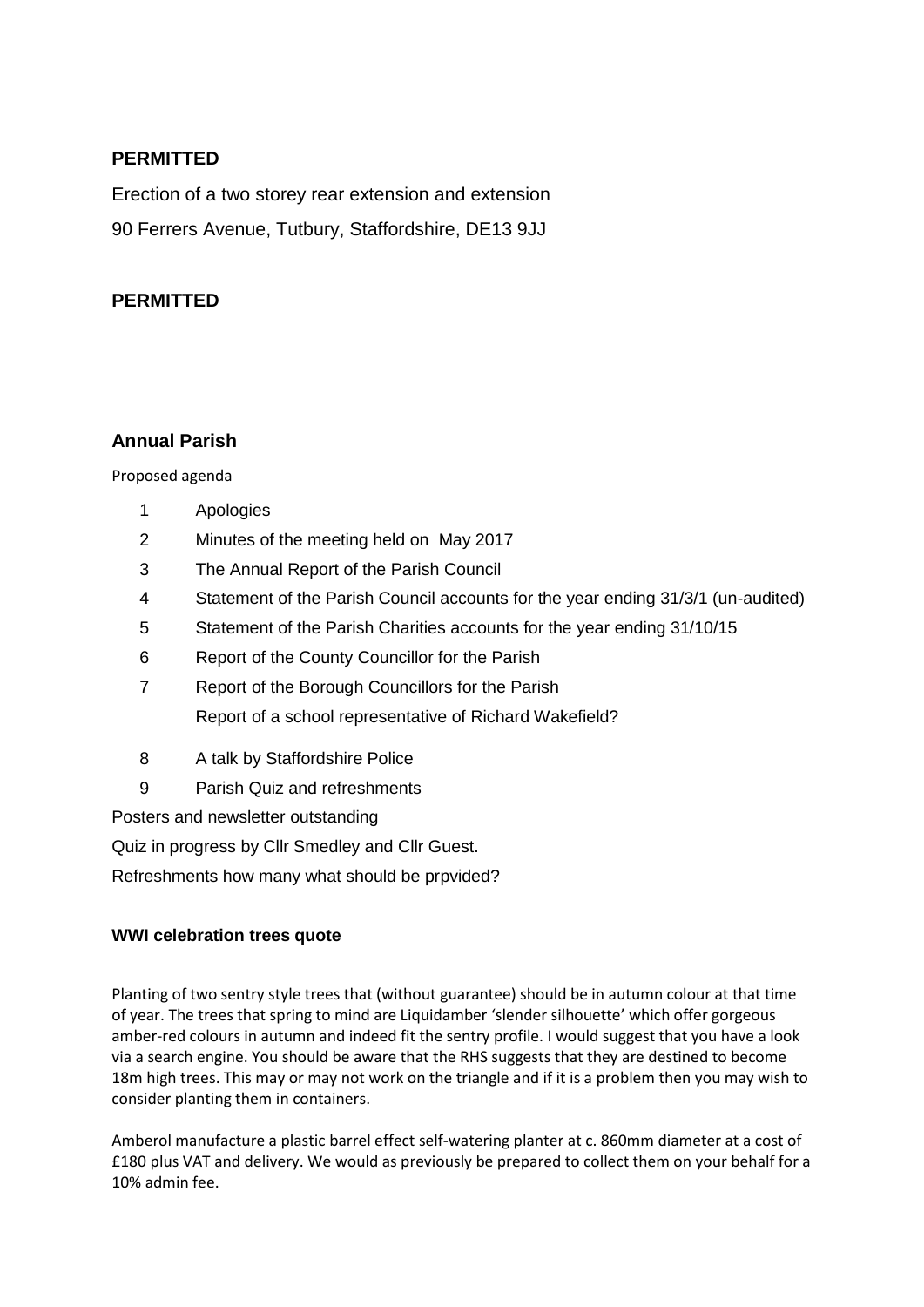We would anticipate the two planters consuming c. £25 of compost.

If you chose to plant them in the ground the costs would be limited to labour, £10 compost and fertiliser.

Either way the trees are available at £135 each plus VAT and would require staking at a cost of £3.50 each. These are of a girth at 1m of c. 8-10 cm and are therefore anticipated to stand at c. 10ft plus. If you require bigger or smaller ones then they should also be available.

# **TUTBURY PARISH COUNCIL**

Clerk:

Karen Duffill

9 PINFOLD CLOSE **TUTBURY** BURTON UPON TRENT

Telephone: 07486 406045

# **STAFFORDSHIRE**

[clerk@tutbury.staffslc.gov.uk](mailto:clerk@tutbury.staffslc.gov.uk)

#### EMPLOYER: TUTBURY PARISH COUNNCIL

LOCAL GOVERNMENT PENSION SCHEME REGULATIONS 2013

## **STATEMENTS OF POLICY ABOUT EXERCISE OF DISCRETIONARY FUNCTIONS**

In accordance with Regulation 60 of the above regulations a Scheme employer **must** prepare a written statement of its policy in relation to the exercise of its functions under regulations:

- 16(2)(e) and 16(4)(d) (funding of additional pension);
- 30(6) (flexible retirement);
- 30(8) (waiving of actuarial reduction); and
- 31 (award of additional pension).

In addition and in accordance with Paragraphs 2(2) of Schedule 2 to the Local Government Pension Scheme (Transitional Provisions, Savings & Amendment) Regulations 2014 a Scheme employer **must** also prepare a written statement on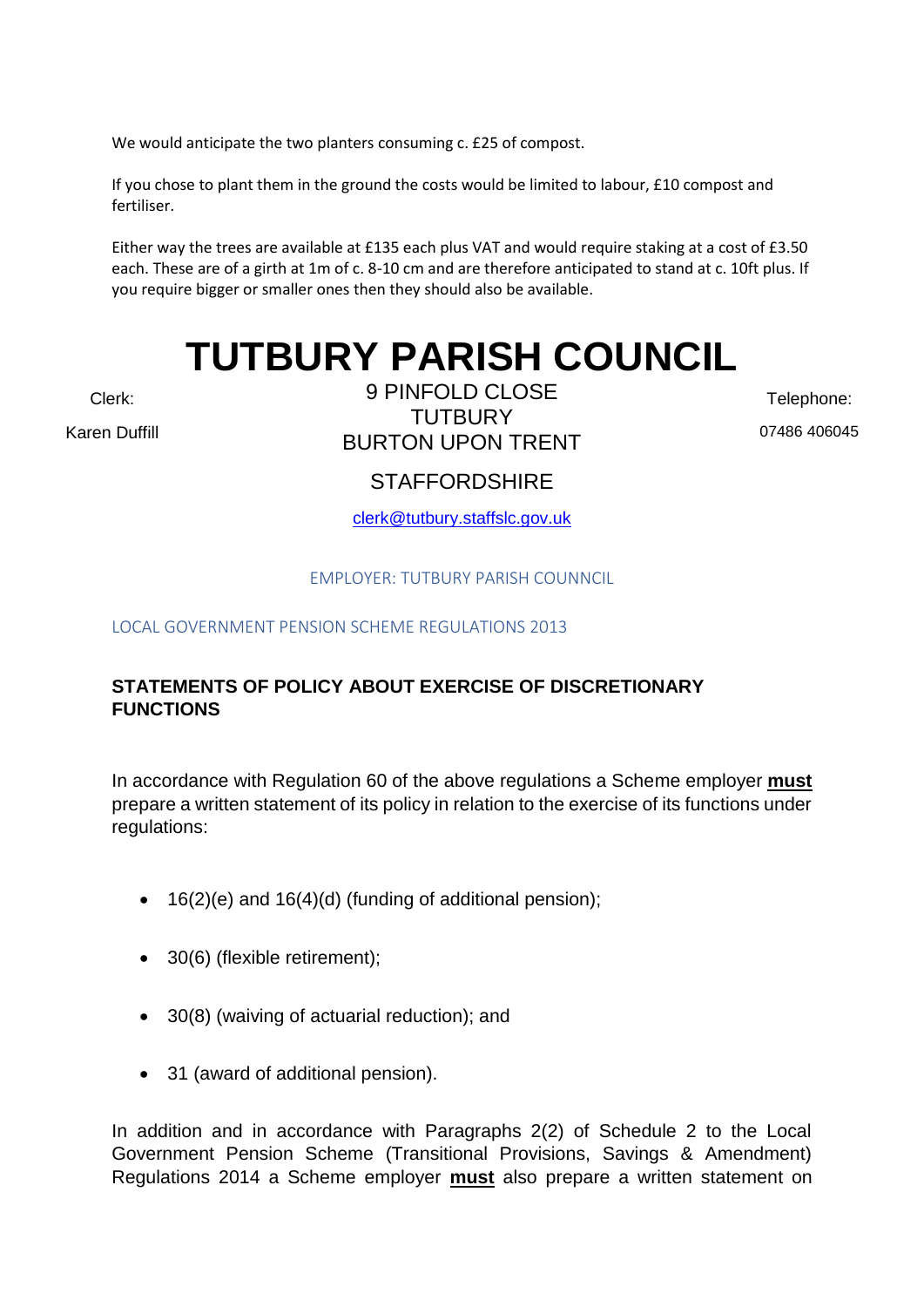whether, in respect of benefits relating to pre 1<sup>st</sup> April 2014 membership, to 'switch on' the 85 year rule for a member who voluntarily retires (leaves employment) and elects to draw their benefits on or after the age of 55 and before the age of 60 thereby agreeing to waive in full or part any actuarial reduction applied to the member's benefits.

A Scheme employer **must** send a copy of its statement to the administering authority (Staffordshire County Council) and must publish its statement.

A Scheme employer **must** keep its statement of policy under review and make such revisions as are appropriate following a change of its policy.

Where a revision to the statement of policy is made, a Scheme employer **must** send a copy of its revised statement to the administering authority before the expiry of one month beginning with the date that any such revision is made. A Scheme employer must also publish its revised statement.

In preparing, or reviewing and making revisions to its statement, a Scheme employer **must** have regard to the extent to which the exercise of its discretionary functions could lead to a serious loss of confidence in the public service.

Whilst it is compulsory for a Scheme employer to prepare a statement in respect of the regulations detailed above, there are a number of other discretions available to a Scheme employer throughout the Scheme Regulations which do not require such a statement of policy to be made. It is recommended for administrative purposes that such additional statements are made and included as part of the statement of policy.

Once completed, a Scheme employer **must** ensure that its statement of policy is published in a place that is easily accessible to all of its eligible Scheme employees and that any revisions made to the statement of policy are equally accessible.

#### **SCHEME EMPLOYER DECLARATION**

The Scheme employer known as **TUTBURY PARISH COUNCIL**as prepared this written statement of policy in relation to its exercise of certain discretionary functions available under the Local Pension Scheme Regulations 2013. The Scheme employer declares that it will keep this statement under review and publish the statement (and any amendments made thereto) in a place that is easily accessible to all of its eligible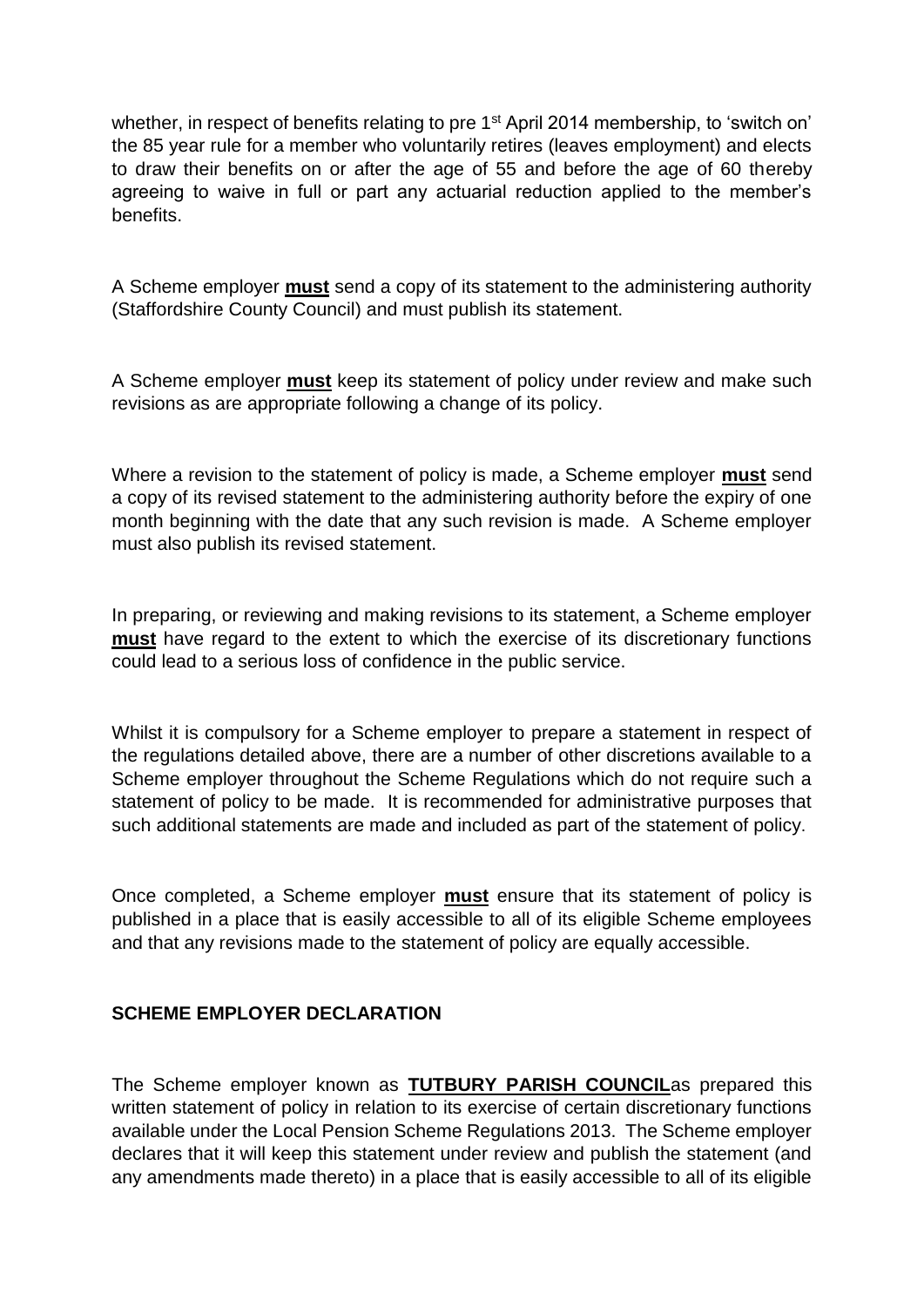Scheme employees and that it will provide to the administering authority the most up to date version of the statement at all times.

#### Local Government Pension Scheme Regulations 2013

#### *Regulation 16 – Additional Pension Contributions*

The Scheme employer may resolve to fund in whole or in part any arrangement entered into by an active scheme member to pay additional pension contributions by way of regular contributions in accordance with *Regulation 16(2)(e)*, or by way of a lump sum in accordance with *Regulation 16(4)(d)*.

The Scheme employer may enter into an APC contract with a Scheme member who is contributing to the MAIN section of the Scheme in order to purchase additional pension of not more than the additional pension limit (£6,500 from 1st April 2014 subject to annual increase in line with the Pensions (Increase) Act 1971).

The amount of additional contribution to be paid is determined by reference to actuarial guidance issued by the Secretary of State.

Consideration needs to be given to the circumstances under which the Scheme employer may wish to use their discretion to fund in whole or in part an employee's Additional Pension Contributions.

#### **Scheme Employer's policy concerning the whole or part funding of an active member's additional pension contributions**

• *TUTBURY PARISH COUNCIL WILL NOT FUND AN EMPLOYEE'S APC.*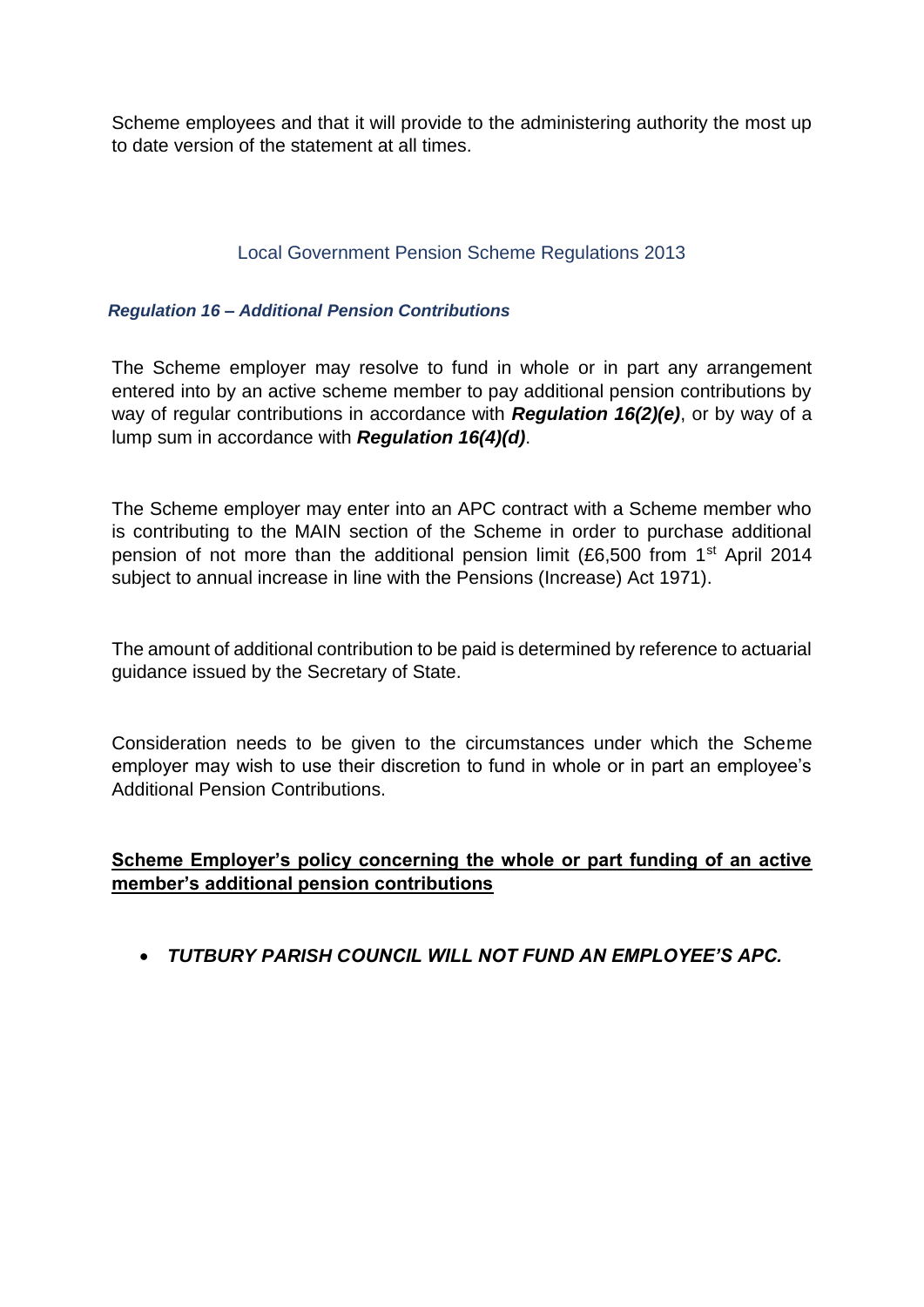#### *Regulation 30(6) – Flexible Retirement*

An active member who has attained the age of 55 or over and who with the agreement of their employer reduces their working hours or grade of employment may, with the further consent of their employer, elect to receive immediate payment of all or part of the retirement pension to which they would be entitled in respect of that employment as if that member were no longer an employee in local government service on the date of the reduction in hours or grade *(adjusted by the amount shown as appropriate in actuarial guidance issued by the Secretary of State – separate policy required under Regulation 30(8)).*

As part of the policy making decision the Scheme employer must consider whether, in addition to the benefits the member may have accrued prior to 1 April 2008 (which the member must draw), to permit the member to choose to draw all, part or none of the pension benefits they built up after 31 March 2008 and before 1 April 2014 and all, part of none of the pension benefits they built up after 1 April 2014.

Due consideration must be giveOF THE DATES OF SCHEME MEMBERSHIPn to the financial implications of allowing an employee to draw all or part of their pension benefits earlier than their normal retirement age.

#### **Scheme Employer's policy concerning flexible retirement**

- *TUTBURY PARISH COUNCIL WILL CONSIDER EACH APPLICATION ON ITS MERITS SUBJECT TO THE FINANCIAL IMPLICATIONS FOR THE EMPLOYER.*
- *TUTBURY PARISH COUNCIL WILL ALLOW FOR ALL PENSION BENEFITS TO BE RELEASED REGARDLESS OF SCHEME MEMBERSHIP.*

#### *Regulation 30(8) – Waiving of Actuarial Reduction*

Where a Scheme employer's policy under regulation 30(6) (flexible retirement) is to consent to the immediate release of benefits in respect of an active member who is aged 55 or over, those benefits must be adjusted by an amount shown as appropriate in actuarial guidance issued by the Secretary of State (commonly referred to as actuarial reduction or early payment reduction).

A Scheme employer (or former employer as the case may be) may agree to waive in whole or in part and at their own cost, any actuarial reduction that may be required by the Scheme Regulations.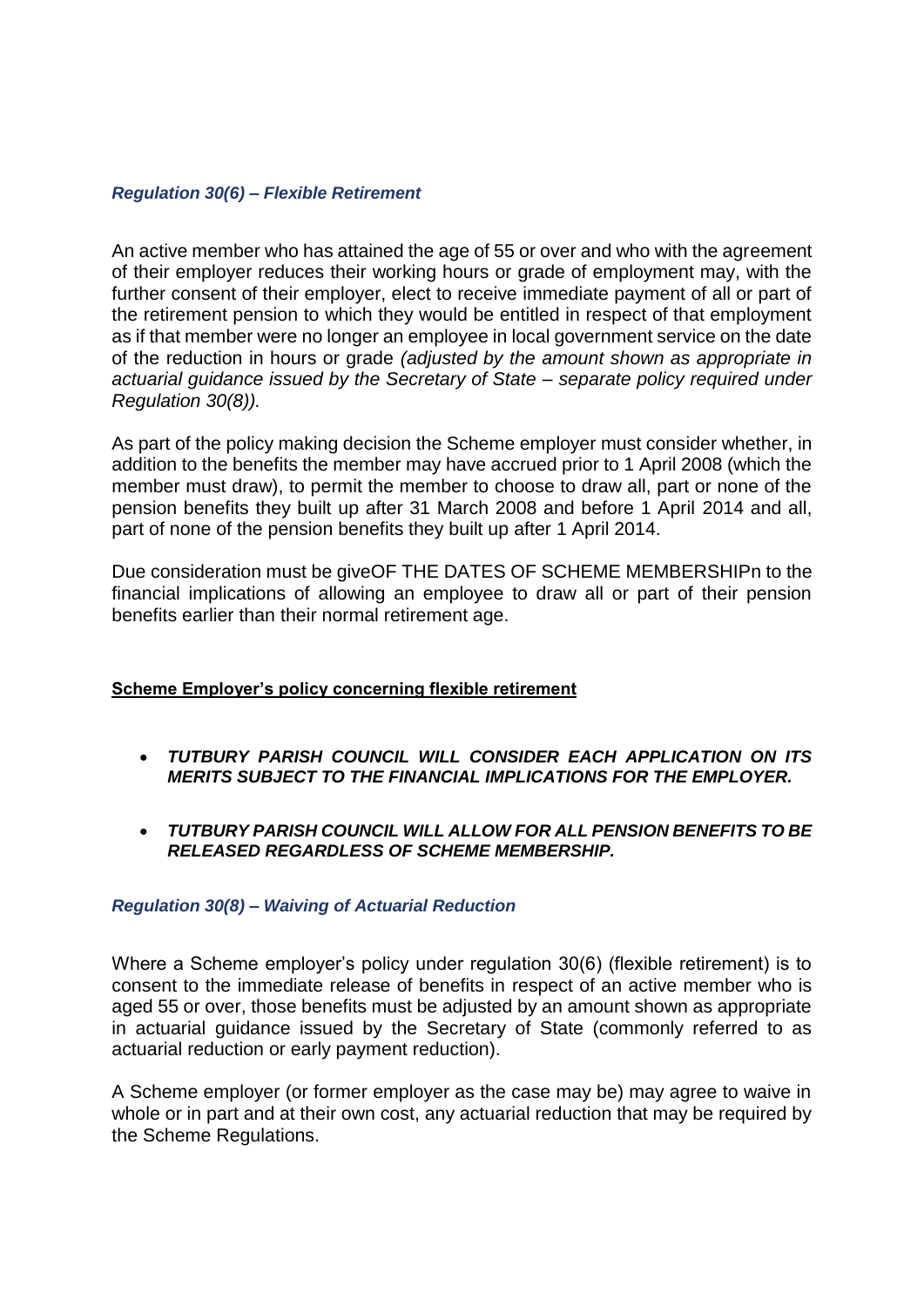Due consideration must be given to the financial implications of agreeing to waive in whole or in part any actuarial reduction.

## **Scheme Employer's policy concerning the waiving of actuarial reduction**

## • *TUTBURY PARISH COUNIL WILL CONSIDER EACH APPLICATION ON ITS MERITS SUBJECT TO THE FINANCIAL IMPLICATIONS FOR THE EMPLOYER.*

*Regulation 31 – Award of Additional Pension* 

A Scheme employer may resolve to award

(a) an active member, or

(b) a member who was an active member but dismissed by reason of redundancy, or business efficiency, or whose employment was terminated by mutual consent on grounds of business efficiency,

additional annual pension of, in total (including any additional pension purchased by the Scheme employer under Regulation 16), not more than the additional pension limit (£6,500 from 1st April 2014 subject to annual increase in line with the Pensions (Increase) Act 1971).

Any additional pension awarded is payable from the same date as any pension payable under other provisions of the Scheme Regulations from the account to which the additional pension is attached.

In the case of a member falling within sub-paragraph (b) above, the resolution to award additional pension must be made within 6 months of the date that the member's employment ended.

## **Scheme Employer's policy concerning the award of additional pension**

• *TUTBURY PARISH COUNCIL WILL NOT APPLY THIS DISCRETION.*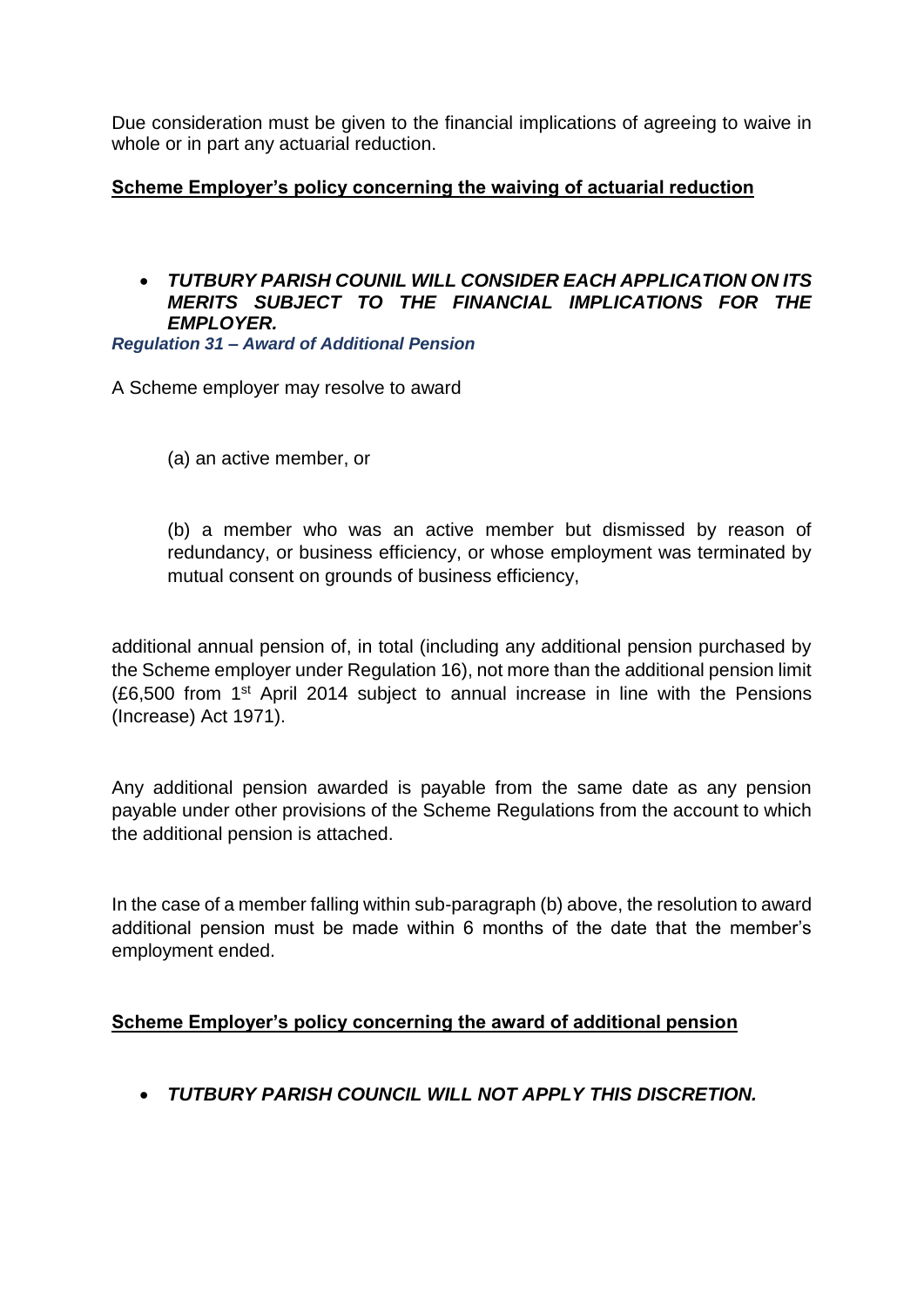## **Local Government Pension Scheme (Transitional Provisions and Savings) Regulations 2014**

#### **Schedule 2 – paragraphs 2 and 3**

Where a scheme member retires or leaves employment and elects to draw their benefits at or after the age of 55 and before the age of 60 those benefits will be actuarially reduced unless their Scheme employer agrees to meet the full or part cost of those reductions as a result of the member otherwise being protected under the 85 year rule as set out in previous Regulations.

So as to avoid the member suffering the full reduction to their benefits the Scheme employer can 'switch on' the 85 year rule protections thereby allowing the member to receive fully or partly unreduced benefits but subject to the Scheme employer paying a strain (capital) cost to the Pension Fund

#### **Scheme Employer's policy concerning the 'switching on of the 85 year rule**

• *TUTBURY PARISH COUNCIL WILL CONSIDER EACH OCCURRENCE AS IT ARISES SUBJECT TO THE FINANCIAL IMPLICATIONS FOR THE EMPLOYER.*

RECOMMENDED policy in accordance with the Local Government Pension Scheme Regulations 2013

## **Regulation 9(1) & (3) – Contributions**

Where an active member changes employment or there is a material change which affects the member's pensionable pay during the course of a financial year, the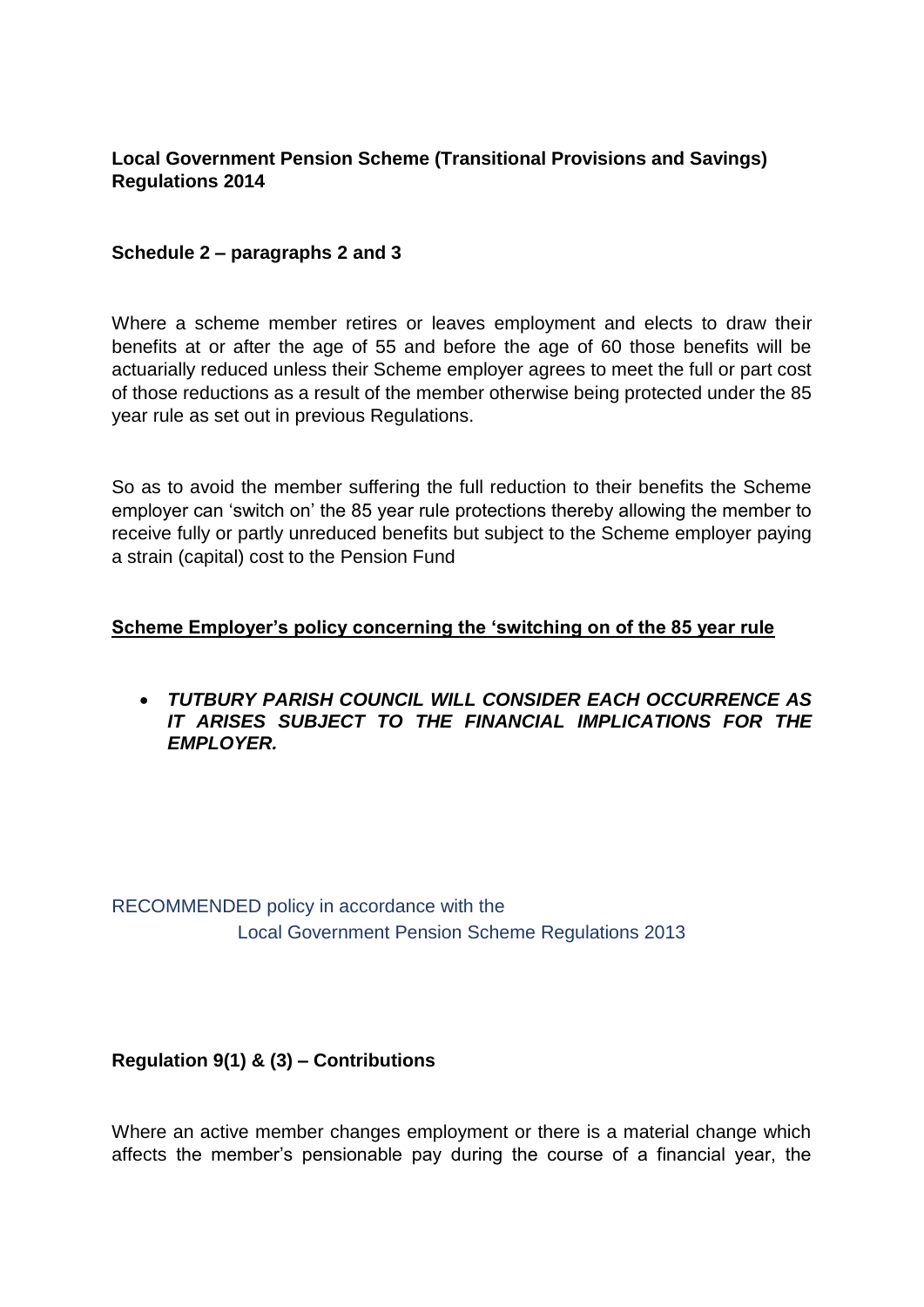Scheme employer may determine that a contribution rate from a different band (as set out in Regulation 9(2)) should be applied.

Where the Scheme employer makes such a determination it shall inform the member of the revised contribution rate and the date from which it is to be applied.

## **Scheme Employer's policy concerning the re-determination of active members' contribution bandings at any date other than 1st April**

• *TUTBURY PARISH COUNCIL WILL SET EMPLOYEE CONTRIBUTION RATES AT 1ST APRIL EACH YEAR AND MAKE NO CHANGES THROUGHOUT THE YEAR*

## **Regulation 100(6) – Inward Transfers of Pension Rights**

A request from an active member to transfer former pension rights from a previous arrangement into the Local Government Pension Scheme as a result of their employment with a Scheme employer must be made in writing to the administering authority and the Scheme employer before the expiry of the period of 12 months beginning with the date on which the employee first became an active member in an employment (or such longer period as the Scheme employer and administering authority may allow).

## **Scheme Employer's policy concerning the extension of the 12 month transfer application period**

- **TUTBURY PARISH COUNCIL EXAMINE EACH CASE AT THE APPROPROATE TIME.**
- **TUTBURY PARISH COUNCIL WILL ACCEPT TRANSFERS IN BEYOND THE 12 MONTH DEADLINE WHERE THERE IS NO FINANCIAL RISK TO THE EMPLOYER SUBJECT TO THE ADMINISTERUG AUTHORITY'S AGREEMENT.**

*I DECLARE THAT TUTBURY PARISH COUNCIL WILL MAINTAIN THIS POLICY AND WILL REVIEW IT ANNUALLY.*